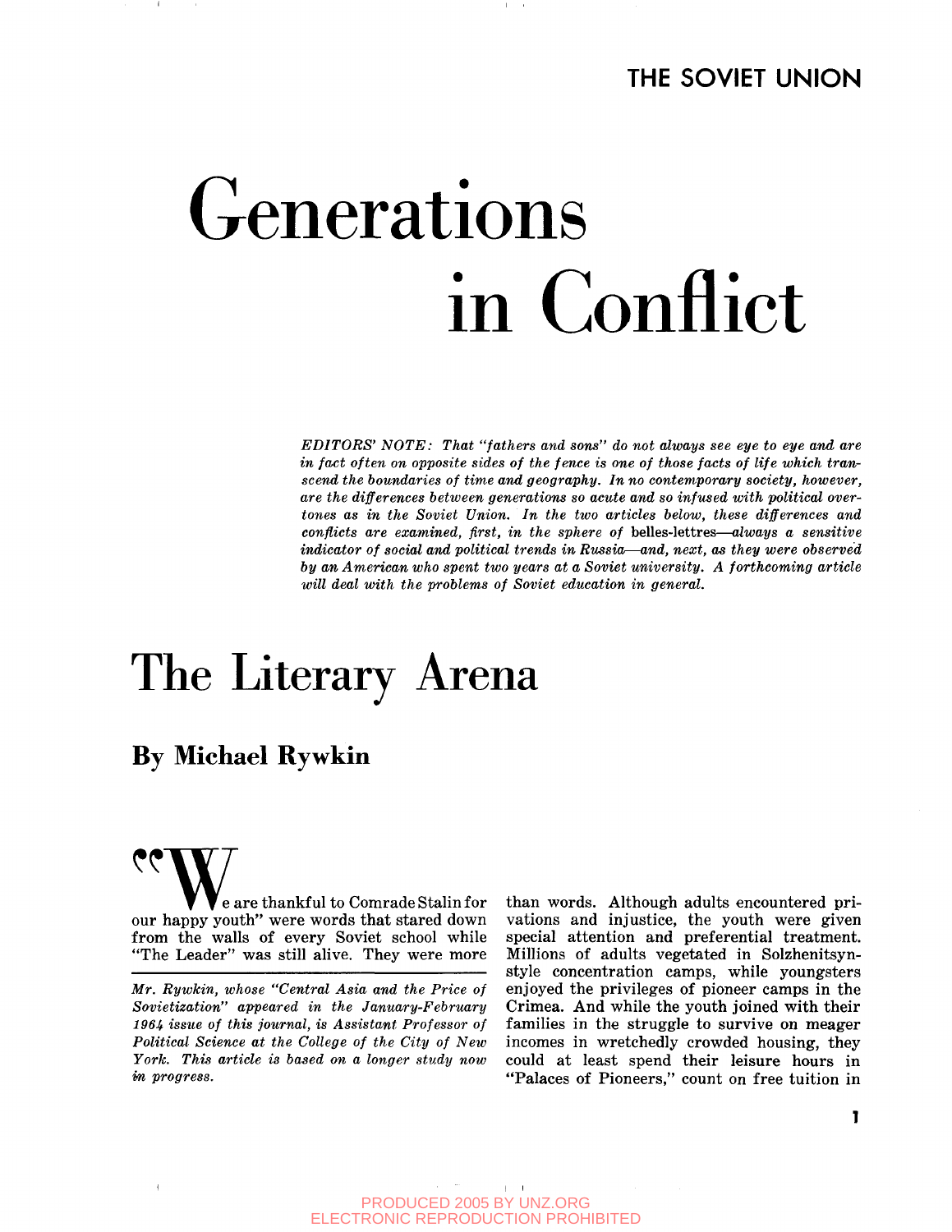the schools and enjoy other encouragements from the government. Children indoctrinated from the nursery on could seldom shake off the combined influence of schools, youth organizations (Pioneers, Komsomol) and the pleasant feeling of holding a privileged position in their society. The Communist leadership therefore regarded the young people as far more reliable and "controllable" than their elders, especially those among the latter who could remember a different way of life under capitalism.

However, a profound change has taken place since 1956, when under the initial impact of revelations about Stalin, Soviet youth began to have doubts about the values and conceptions they had theretofore accepted blindly. By 1963 the "most reliable" group in Soviet society had evolved into the most unorthodox, the least conformist. This transformation has been due in no small part to the impact of a group of young Soviet writers who have captured the imagination of many youths, greatly weakening the influence of party, Komsomol, and school. The names of these young writers are now well known abroad: poets Yevgeni Yevtushenko, Andrei Voznesenski, Naum Korzhavin, Bella Akhmadulina, Yevgeni Vinokurov, Robert Rozhdestvenski, Boris Slutski; writers Victor Aksionov and Yuri Kazakov; and the balladeer Bulat Okudzhava.<sup>1</sup> They have gotten support from a number of middle-aged liberal writers who since 1956 have been increasingly active on the Soviet literary scene (Alexander Yashin, Victor Nekrasov, Yuri Nagibin, Leonid Martynov, Yaroslav Smeliakov, Victor Rozov, Nikolai Zhdanov, Yuri Bondarev and others), and from two older intellectuals, whose outstanding liberal influence on post-1956 events cannot be exaggerated: Ilia Ehrenburg, Konstantin Paustovski and Kornei Chukovski.

The young writers, as well as their liberal elders have not (and could have not) opposed the basic theoretical tenets of the existing system. They have not questioned the justice of Communist ideals nor the basic economic realities of the socialist state. They have accepted the existing ideology, demanding only that Soviet society live up to its promises. From the start what they mainly wanted to depict was the existing gap between theoretical ideals and everyday reality. This provoked the first important politico-literary issue: the right to portray life as it is, without lies or embellishment.

#### *Soviet Reality*

*Among the painters I have often met people of the sort Who never paint life "en face," But always "in profile."*

#### **—S. Mikhalkov ("Three Portraits")**

The primary wish of the Soviet writers was to have the right to describe "life as it is." They had long been limited by the socialist-realist command to show only the side of reality which promoted the triumph of the accepted ideology, and they had been compelled to spend much energy and resourcefulness in circumventing that obstacle.

When the events of 1956 opened the floodgates of public debate, "honesty" of description in literature became a dominant demand. Yevgeni Yevtushenko (then little known) wondered "where is straightforwardness in discussion?" and squarely put the blame on the society as a whole:

. . . *We all feel guilty*

*for the empty poems, the endless quotations, for the same accustomed endings of speeches.<sup>2</sup>*

Semion Kirsanov, an older poet, claimed:

*We want boldness of thought of sound of color . . . finally, open conversation everywhere without whispering "Something may happen."*<sup>3</sup>

The existing state of affairs, asserted the old poetess Margarita Aliger, deformed Soviet man and made "a villain out of a hero and a scoundrel out of a giant."<sup>4</sup> A good illustration of the Soviet citizen's feeling of fear was provided by Yuri Nagibin's short story of 1956, "Khazar Ornament." <sup>5</sup> The author (born 1920) described the typical product of Soviet society, who refused to look at what was going on around him, as he was convinced that the only thing he could accomplish by protest would be getting himself into trouble. Many writers were not less careful than Nagibin's hero—the writers who "never paint life *en face,* but always in

<sup>\*</sup> The author would like to express appreciation to the Russian Research Center of Harvard University for support of his research in 1963-64 (of which this article is one result), and to Priscilla Johnson, Colette Shulman and Peter Reddaway for their help.

<sup>&</sup>lt;sup>1</sup> Slutski and Korzhavin are older in years, but part of the young generation in all else.

<sup>2</sup> "Stantsiia zima," *Oktiabr,* No. 11, 1956. 3 "Sem dnei nedeli," *Novyi mir,* No. 9,1956. *\** "Samoe glavnoe," *Oktiabr,* No. 11, 1956. 5 Published in *Literaturnaia Moskva,* ed. by M. I. Aliger *et al,* Vol. II, Moscow, 1956.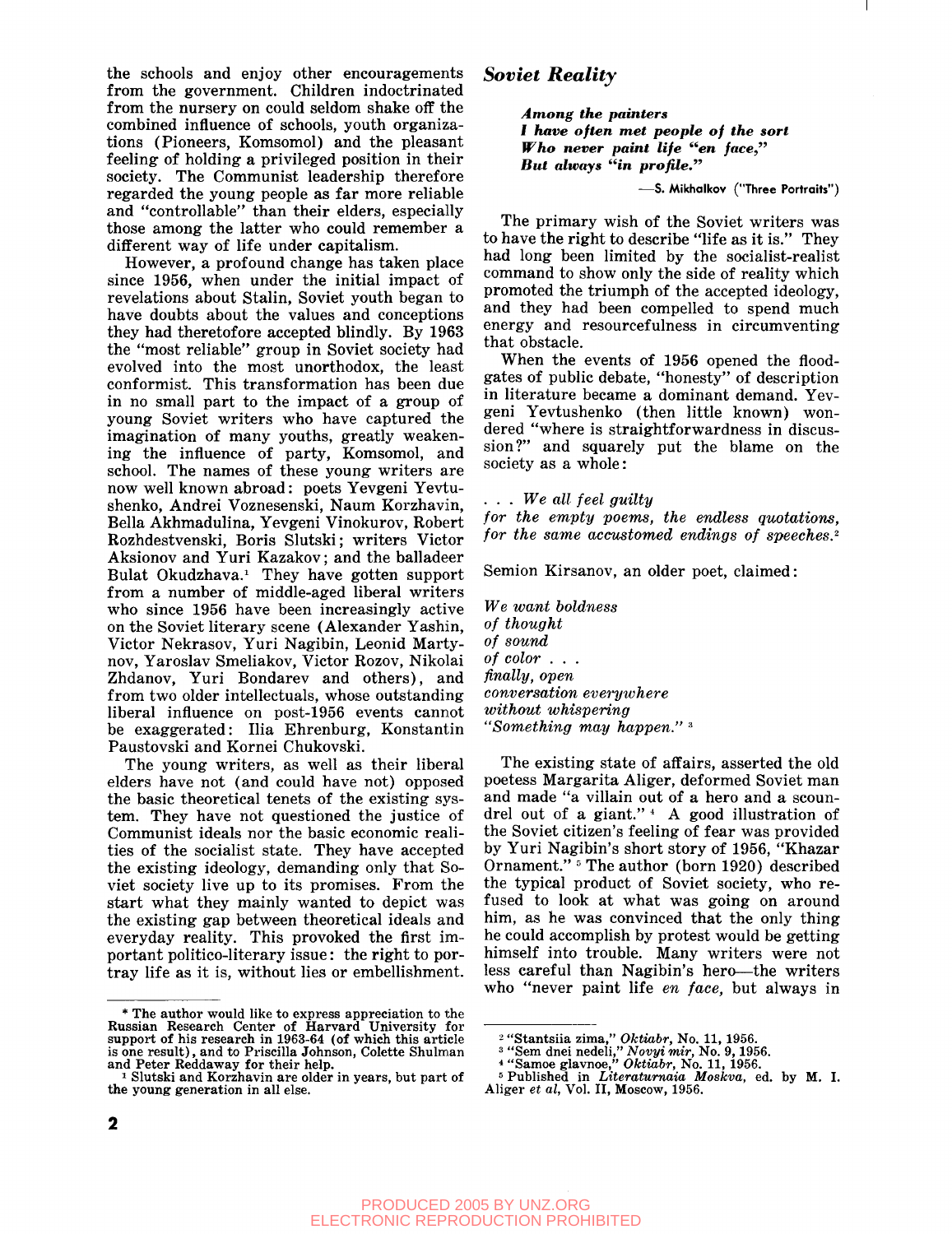profile," as it was aptly put by Sergei Mikhalkov, the coauthor of the Soviet national anthem.

In the period since 1956 there have been recurrent pleas concerning the urgent need for truthfulness in literary works. Writing in 1958, Ilia Ehrenburg, for example, quoted Chekhov's notable dictum:

*One can lie in love, in politics, in medicine, one can lie to men and even to God Almighty*—*there have been such instances*—*but in art one cannot lie.\**

Implicitly comparing the Soviet habit of distorting reality with the freedom of expression in France, Ehrenburg declared that "in the French disposition there is .. . no compulsory enthusiasm and no obsequious whisper." Ehrenburg is also said to have quoted Alexander Fadeiev as the author of a definition of the origin of distortions in Soviet literature:

*The difference between socialist realism and critical realism is that the first depicts man* as he should be, *while the second [depicts man]* as he is.<sup>8</sup>

The need to depict life "as it is" had another strong advocate in Konstantin Paustovski, who defended the right of writers to picture "shortcomings" without counterbalancing them by immediate descriptions of real or imaginary "achievements."

The dull, conformist descriptions of life "as it should be" have been derided by both the liberals and the middle-of-the-roaders. Such writing has been called "philistine language" by Paustovski, "Church-Slavonic" by the politically influential poet Alexander Tvardovski, and "ersatz literature" by the more outspoken Ehrenburg. The liberal writers have entertained no illusion that men seeking truth could gain the favor of those in power. Andrei Voznesenski, tracing the phenomenon of official hostility against artistic criticism to the times of the medieval inquisition, wrote:

*You [artists'] were immured in ivalls, Burned on stakes, Monks, like ants, Danced on [your] bones.*

 $\overline{1}$ 

Yet:

*Art has always been reborn From execution and torture And has been sparked anew. . .* . 10

Appeals for truthfulness of description and freshness of thought have permeated much of Yevtushenko's early and later poetry. Straight to the point are his lines:

*One should not lie to children, One should not keep convincing them of lies.<sup>11</sup>*

And:

Comrades, *You have to give words back Their original meanings.*<sup>12</sup>

In one poem he describes a contemporary of In one poem he describes a contemporary of<br>Calilee who lynew quite well "that the conth Galileo who knew quite well "that the earth" was turning, . . . but [since he] had a family," was forced to lie to protect it.<sup>13</sup> In another<br>near Vautusbanke annuals pessionately four poem Yevtushenko appeals passionately for:

*Freshness Freshness We want snow-whiteness And Freshness of muscles Brains and brush strokes Freshness of music And speech.<sup>14</sup>*

Alexander Yashin, echoing the same line, demands:

*Let us be truthful From noiv on In everything. Till the end In the name of our future* Let us not try to embellish.<sup>15</sup>

Thus, the long accepted idea that a writer must adhere to the prudent rules of socialist realism by picturing Soviet life "in profile" has been clearly challenged. Many writers have gone beyond the demand for freshness and truthfulness. The young short-story writer

 $\pm$   $\pm$ 

<sup>0</sup>  *Frantsuzskie tetradi. Zametki i perevody,* Moscow, 1958, p. 152. *1 Ibid.,* pp. 55-56.

<sup>8</sup> As reported by D. Starikov in "Neobkhodimye utochneniie," *Literatumaia gazeta,* April 10, 1958. 9 Speech at the Third Writers' Congress, as reported

in *Soviet Highlights,* Vol. I, No. 1, 1959.

<sup>&</sup>lt;sup>10</sup> Mozaika, Vladimir, 1960, p. 60.<br><sup>11</sup> Tretii sneg, Moscow, 1956.<br><sup>12</sup> Shosse entuziastov, Moscow, 1956, p. 18.<br><sup>13</sup> 'Novye stikhi,'' *Oktiabr*, No. 9, 1959.<br><sup>14</sup> Yahlelastov, <sup>19</sup>

*Yabloko,* Moscow, 1960, p. 13.

<sup>5</sup>  *Sovest. Liricheskie zapiski,* Moscow, 1961, p. 8.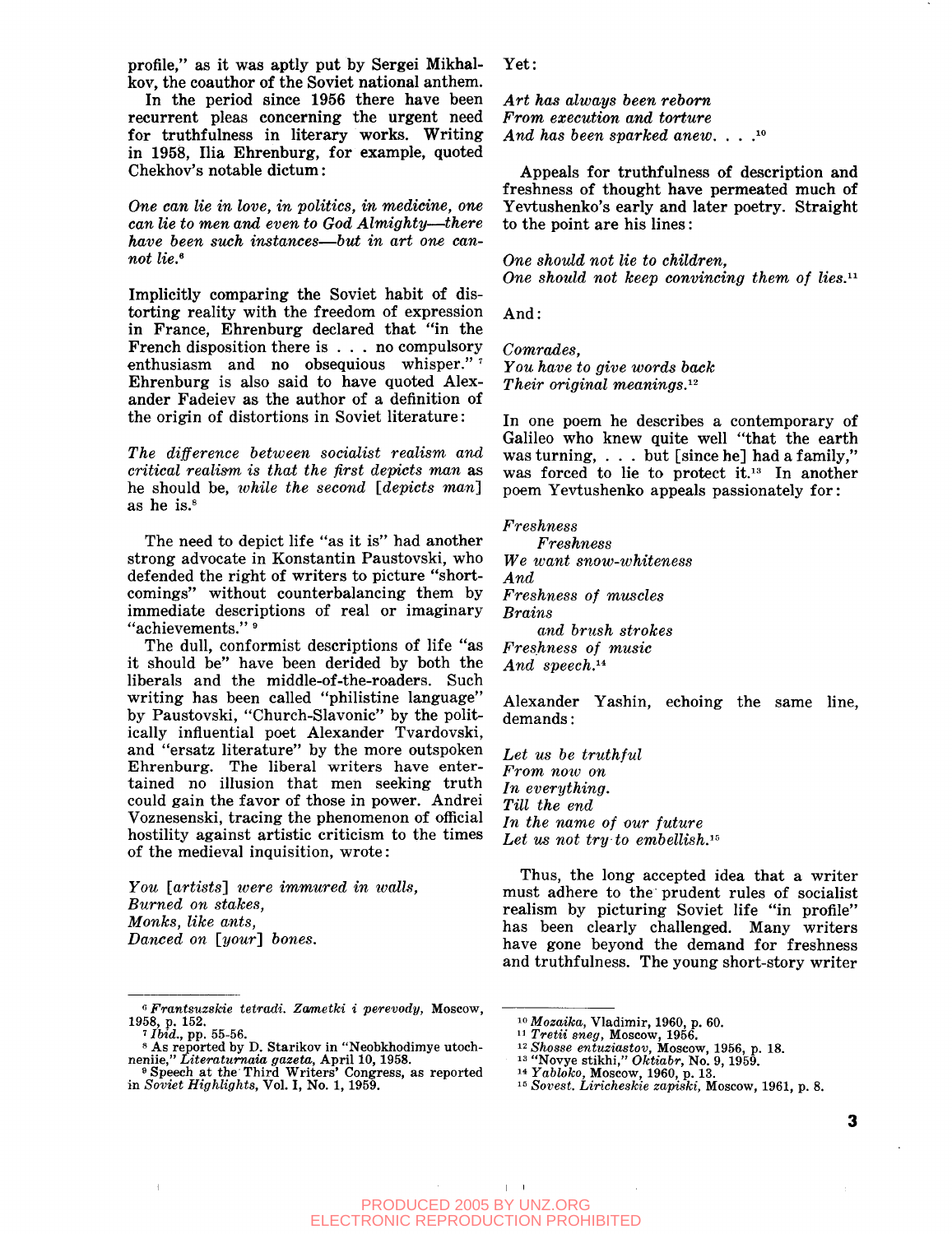Yuri Kazakov (born 1927) insists that a writer must be absolutely moral, otherwise one feels "sad" and "ashamed" to read his books.<sup>16</sup> "Who" has the right to establish what the writer or artist should see and what he shouldn't?" questions Paustovski's friend, the old country teacher F. Vigdorova, in support of her young literary colleagues.<sup>17</sup>

#### *1 he Problem of Contradictions*

*Kingpins of local importance Rose there to power and slid to oblivion, Speedily churches were dismantled, Slowly stalls were built.*

**—Y. Akim ("Golich")**

As a consequence of the growing concern to picture "life as it is" without "embellishments," problems involving class contradictions and disparities within Soviet society have become a common subject in literature. In one story a middle-class *baryshnia* (young lady) is taken to task by her mother for having a workingclass boyfriend:

/ *see nothing special in him*—*a plain tvorker. What do you have in common with him?*<sup>18</sup>

In another story, a factory girl is aware of the low social status of. the workingmen and complains about her boyfriend:

*To hell ivith him! He said he is an engineer, while in reality he is just a truck driver.in*

A powerful factory official is described as follows:

*The director walked by, leaving a smell of aftershave lotion. He looked straight in front of him, without greeting anyone present. The chauffeurs jumped from their seats and stood at attention.<sup>20</sup>*

Later, an office worker bitterly addresses the director:

*You are* barin *(master) and a general. I must tell you this. . . . Couldn't you treat us simple mortals less stiffly?-<sup>1</sup>*

Usually less outspoken, the "simple mortals" are shown to be both impressed and afraid of important people:

*"My hands and feet are shaking"*—[whispers one of them]. .. . '7 *can't help it. They're members of the Central Committee . . . "<sup>22</sup>*

There is not much respect for the working people on the part of the bosses:

*In the garage girls worked at greasing and lubrication. Shapeless, in clumsy worn-out overalls, ivith oily hair and stained faces, they all looked alike, seemed to be of the same age. It was not necessary to remember their names. They would all respond to the call: "Girlie, hey you, come here.*" <sup>23</sup>

A young lady of some station also speaks of the workers with disdain:

*I've never met such people, real workers. I know the workers who come to repair door locks or to paint rooms. They're all terrible drunkards and cheats.<sup>2</sup> \**

Such social contradictions in Soviet life are increasingly stressed by writers of all possible shades of opinion, conservatives included. However, their existence is still not admitted by the party, being contrary to the basic Communist conception of *beskonfliktnost* ("conflictlessness") in Soviet life.

Yevgeni Yevtushenko has been one of the foremost opponents of this official fiction. As early as 1956 he attacked it when he counterposed

. . . a *snub-nosed, short fellow covered with* dust; he was hungry, he was young and bare*foot. . . .*

to the

. . . *solid citizen . . . ivith a briefcase*—*a symbol of business who . . . sat in a car as if in a*  $President.25$ 

<sup>21</sup> *Ibid.*, pp. 325-26.

4

<sup>&</sup>lt;sup>16</sup> "Molodye o sebe," Literatura i zhizn, No. 9, 1962,

p. 137.<br>
<sup>17</sup> "Glaza pustye i glaza volshebnye," Tarusskie stra-<br>
nitsy. Literaturno-khudozhestvennyi sbornik, ed. K.<br>
Paustovski et al, Kaluga, 1961, p. 158.<br>
<sup>18</sup> V. Tevekelian, "Za moskvoi-rekoi," Moskva, No. 5,

<sup>1959,</sup> p. 55.<br><sup>19</sup> Gladkov and Otten, "Bumazhnye tsvety," Tarusskie

*stranitsy,* p. 171. 20 Nataliia Davidova, *Liubov inzhinera Izotova,* Mos-

cow, 1962, p. 138.

<sup>22</sup> Vsevolod Kochetov, *Sekretar obkoma,* Moscow, 1962, p. 427.

<sup>23</sup> Kochetov, *Bratia Yershovy,* Moscow, 1960, p. 275.  $^{24}$ *Ibid.*, p. 296.

<sup>25</sup> "Stantsiia zima," *loc. cit.*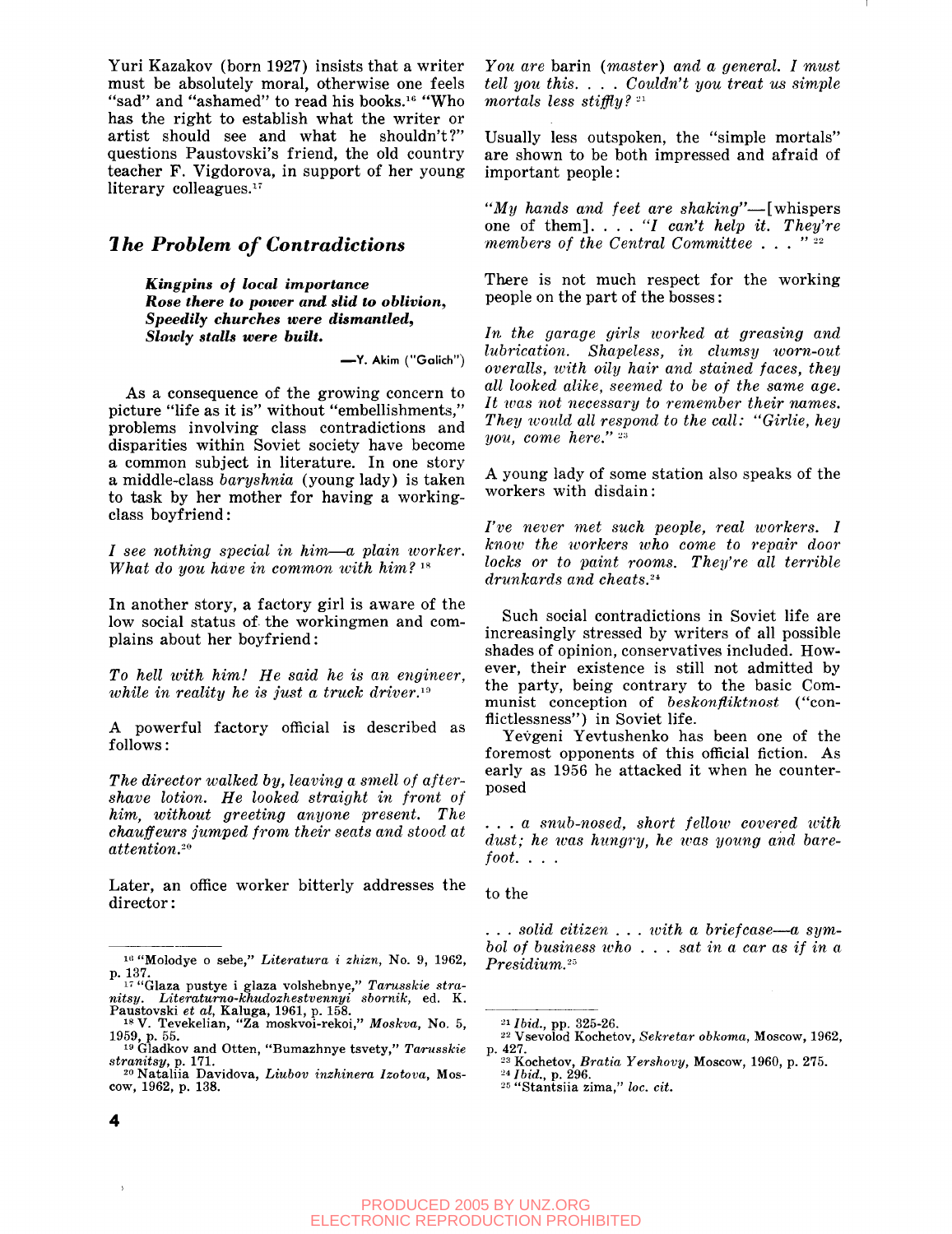The new focus on social contradictions in Soviet life has reflected the traditional preference of Russian writers for the poor and meek as against the strong and mighty. There has been a re-emphasis on the old Russian literary preoccupation with the average man, his life and feelings, a tradition epitomized by Gogol's famous "Overcoat." This approach is most often noted in the works of the younger Soviet writers.

### *The Return to Gogol's "Overcoat"*

 $\mathbf{L}$ 

*When they kick us, They kick the dome of heaven. Under your boots The universe is screaming!*

**—A. Voznesenski ("Negroes are singing")**

In line with the "common man" tradition, Yevtushenko's heroes are not *stakhanovites,* commissars or directors, but people "shaken in crowded trolleys," students unloading melons at the Moscow freight station, women standing in line for food, hard-working railroadmen from the poet's native Winter Junction. This trend is even more pronounced in the writings of Yuri Kazakov, whose leading characters are exclusively simple people leading modest, uneventful lives. They are not concerned with "great ideas" or universal happiness or world problems, but are just trying to live the best they can, maintaining their human dignity against difficult odds. Kazakov's heroes are neither positive nor negative. His rejected lovers, deceived country girls, rugged individualists, and quintessentially Russian peasants are deeply modest and human.

On the other hand, conservative writers like Kochetov are preoccupied with portraying the "best people," those with a vested interest in the existing society: *udarniks,* party workers, directors. Such writers shudder at the thought of dealing with "simple people . . . who ride trolley-busses, stand in lines before bath houses and wash floors." 26

The issue of whether to concentrate on the depiction of important and heroic deeds, or simple people and their everyday struggle for existence, is clearly being resolved in favor of the latter. Even Kochetov admits that "important people" are now out of favor in literature. Other writers stress that "heroics" are also passe:

*Nobody wears medals anymore. Ribbons are worn only by eccentrics, And they will, probably, soon drop the habit, Thus sparing their jackets.<sup>27</sup>*

The spread of such feeling was openly acknowledged by Sergei Mikhalkov at a 1961 party forum.<sup>28</sup> The popular guitar-playing folk-singer and writer, Bulat Okudzhava, has carried the theme even farther. His description of the adventures of a Soviet draftee during World War II—a youth who was not the least interested in heroism and was mainly concerned with just staying alive <sup>29</sup>—brought about a tempest of outcries from the conformist writers.

The tendency towards disillusionment with "heroics" is directly connected with a reshuffling of values and the spread of so-called "nihilist" attitudes among Russia's young writers and among Soviet youth in general.

#### *The New Nihilism*

*One must think, and not smile, Read difficult books. One must verify***—***get bumps, Not worship opinions too much.*

**—B. Slutski (Pages from Tarussa)**

The collapse of the awe-inspiring yet familiarly paternal image of Joseph Stalin, the subsequent unveiling of the reality of Soviet everyday life by the proponents of the "life as it is" approach, and finally, the shift of literary emphasis toward simple people in their daily struggle, helped to create an atmosphere of doubt and disbelief. Under its impact Soviet youth's acceptance of propaganda-instilled values was soon shattered. Since Stalin was no longer sacred, there was no reason why one should believe anybody else. Since the quasi-religious heroics of "building socialism" were no longer considered an adequate excuse for the drabness of everyday life, how could one maintain the old idealistic belief in the perfection of the Soviet road towards the Communist future? Under Stalin everything seemed much simpler:

*The important things were decided without me I knew I ivoidd get some answers To all the "who," "what" and "why."*

<sup>20</sup> Kochetov, *Sekretar obkoma,* p. 9.

<sup>27</sup> Boris Slutski, "Za noshenie ordenov," *Tarusskie Stranitsy,* p. 211.

<sup>28</sup> "Novye zadachi—novye trebovaniia," in *XXII sezd KPSS i voprosy ideologicheskoi raboty,* Moscow, 1962, p. 217.

<sup>29</sup> "Bud zdorov shkoliar," *Tarusskie stranitsy, op. cit.*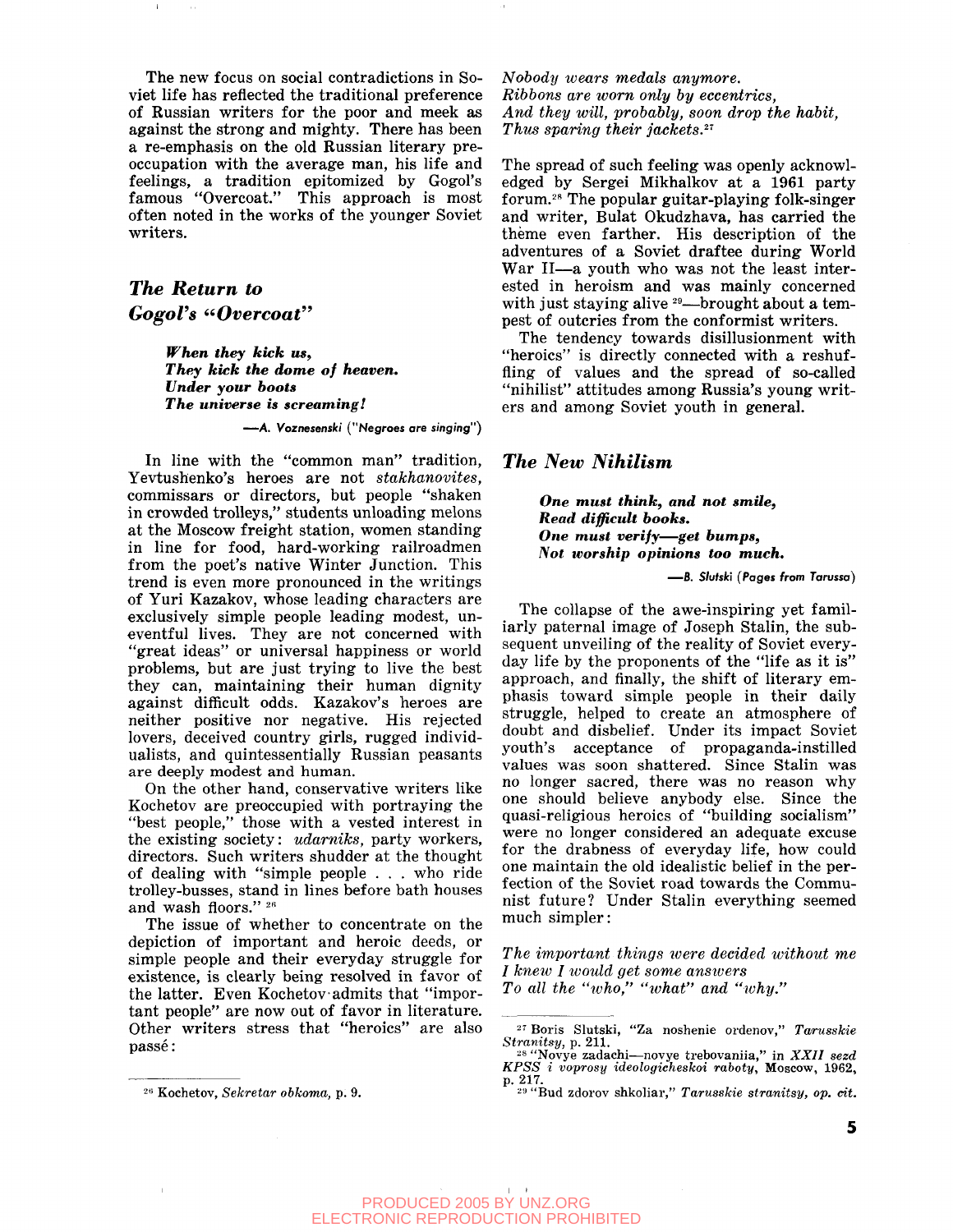#### But in the new situation . . .

#### *It suddenly appears necessary To ansiver everything by yourself.so*

The message of these lines is reminiscent of Turgenev's Bazarov and his revolt against the accepted Russian values of the 1860's in *Fathers and Sons* (1862). Yevtushenko's appeal to his readers to do their own thinking instead of accepting "ready-made" answers reflects a similar disillusionment with contemporary values that spread quickly among the Russian youth from 1956 on.

The right to doubt has been defended by some very popular prose writers, as well as by Yevtushenko, $31$  in the successful monthly youth journal, *Yunost.* One such writer is Victor Rozov, a man in his forties known for his several movie scenarios (including the famous "Cranes are Flying"), who wrote a play for *Yunost* entitled *ABVGD* (ABCDE).<sup>32</sup> The hero of the play, a young Soviet high school graduate, shows no respect for the established authorities or what he calls their "relative" values. He is tired of all the "basic truths" instilled in him from childhood. Instead of devoting his thoughts to the building of communism, he sometimes feels the desire to "blow up the whole world to hell . . . and to start from the beginning." (This sentence was attributed by some Soviet critics to the "unhealthy influence" of Salinger's Holden Colfield.)<sup>33</sup> Despite his obvious lack of belief in the goals of his society, the young nihilist shows courage in difficulty, tenacity in work, a capacity for love, and above all a more genuine purity of soul than many "believers," who often turn out to be mere conformists willing "to obey orders" and "do whatever they are told."

The writers propounding such themes—as well as their youthful followers—have been branded "nihilists," "skeptics," "cynics," "blackeners," "anarchists," *"stiliagi."* They have been attacked and criticized by scores of political, literary and politico-literary officials, including the party theoretician Suslov ("one cannot allow skepticism and grumbling"), and Khrushchev himself.<sup>34</sup> The party has been mainly concerned about



**ПОЭТ Саморекламов Рисунок К. НЕВЛЕРА** 

#### **CARICATURE OF A YOUNG POET**

**Caption below: Poet Samoreklamov (Self-Advertiser) Stickers read: "I myself," "I about myself," "Myself Abroad."**

#### **—From Krokedil** *(Motcow), Hb. 20, 1963.*

*. . . the penetration into the ranks of youth of the decaying bourgeois morality which manifests itself in the works of the young writers.\*\**

Such "bourgeois morality," it is feared, has poisoned young minds and deeply affected the attitudes of Soviet youth. As a "conservative" writer put it:

*The secret virus has so stricken youth that the latter protests against everything, disagrees with the reality of the 1960's, is trivially ironic concerning the "vulgarly materialistic actions of the party," scoffs at the "boring standardization" of our newspapers and at the fictitious indifference of our way of life.<sup>36</sup>*

One of the most gifted among the young Russian poets, Andrei Vozenesenski, has explained the current groping of Soviet youth as follows:

<sup>&</sup>lt;sup>30</sup> Yevtushenko, "Stantsiia zima," loc. cit.<br><sup>31</sup> E.g., his "Nihilist," Yunost, No. 12, 1960.<br><sup>32</sup> Yunost, No. 9, 1961.<br><sup>33</sup> See, *e.g.*, Georgii Radov, "Pravdokha i modern,"<br>Literaturnaia gazeta, Nov. 16, 1961.

<sup>&</sup>lt;sup>34</sup> See Suslov in *Literaturnaia gazeta*, July 19, 1960;<br>see also N. M. Gribachev, speech at the 22nd Party Congress, *ibid.*, Oct. 28, 1961; and "Krushenie nihilista,"<br>Komsomolskaia pravda, July 25, 1962.

<sup>35</sup>  *Pravda,* Nov. 20, 1961. 36 Leonid Sobolev, "O glavnom," *Literatura i zhizn,* Dec. 24,1961.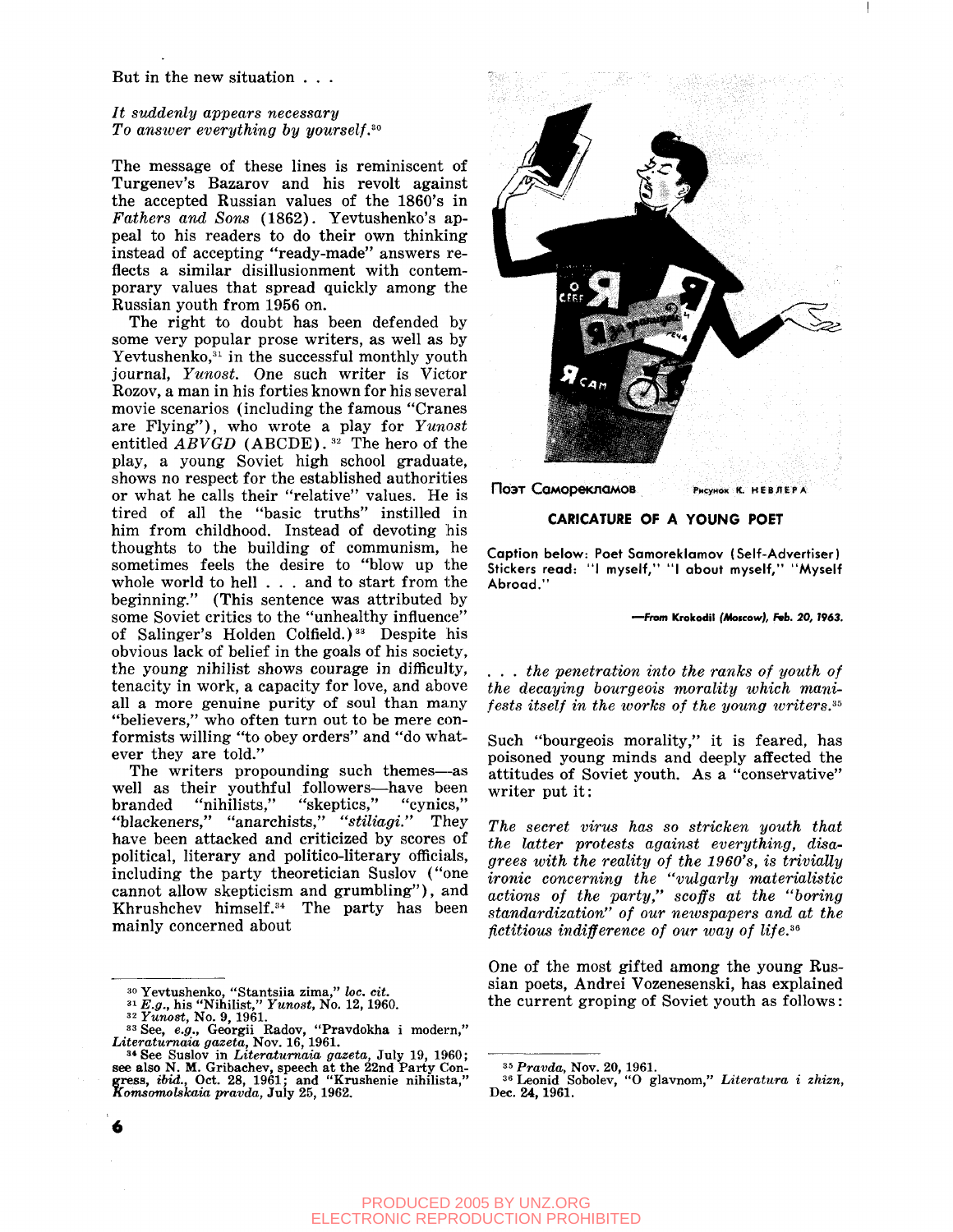*The Russian people have always felt a deep need for spiritual life. At one time it was filled by religion. Then, in a more specific manner, by the cult of personality. Is it bad that it is [now] being filled by poetry? S7*

Unfortunately, the point of view of the young writers is not shared by Nikita Khrushchev, who has made his position clear:

*The person ivho tries, under the banner of the struggle against the cult of personality, to take a stand against the established foundations, against authority. .* ., *that person willingly or unwillingly moves away from Marxist-Leninist positions and assumes a bourgeois position. . . . We are for authorities. The working class, the people building communism must have respected authorities [and] leaders.™*

The loss of confidence on the part of the youth is closely connected with a growing lack of understanding between different generations of Soviet society.

#### *Fathers vs. Sons*

*Professor, I will rob and defame you,*

*Your wife, I might leave you***— /** *leave you your wife, but bear in mind I will take away your son from you.*

**—Yevtushenko ("Professor, I don't like you . . . ")**

Conflicts between generations are a natural and recurrent condition of history. Due to specific circumstances, however, the clash between certain generations of a given society is greater than between others. This occurs when one generation has gone through an especially difficult period or is subjected to extreme pressures which shape its mentality in an unusual way. The succeeding generation, not experiencing similar pressures, cannot possibly understand the problems that have conditioned its elders. Age difference itself plays an important role, since younger people are generally more idealistic, more apt to take action and more prompt to react against injustice than their seniors.

In the case of contemporary Soviet society, one can distinguish four generations, each formed under different conditions and molded

into a group with specific attitudes toward life. The first group, people over 65, are the last survivors of the revolutionary era. They took part in (or at least saw) the revolution and the civil war, lived through war communism, the NEP, collectivization, the first Five-Year Plans, the purges and World War II. They were conditioned to conform during the Stalinist terror. Most of them show no desire for a change, for liberalization of the Soviet way of life. They are resigned to the existing order of things. Nevertheless, some still remember the early revolutionary enthusiasm or even their pre-1917 youth, and sympathize with the aspirations of the younger generation. People like Paustovski or Ehrenburg or Chukovski, whose years are measured and who have seen much harder times, are no longer so afraid of the authorities and are now willing to take risks.

The most conservative generation is the group in their mid-forties to mid-sixties. Both the old Russia and revolutionary Russia are alien to them. They are the most typical products of Stalinist conformity—the opportunistic bureaucrats *par excellence.* Poorly-educated products of the speedy schooling that prevailed in the 1920's and early 1930's, their only background is Stalin's Russia, and their sons' aspirations for change are alien to them. It is these people who occupy the large majority of managerial and party positions in the Soviet structure. Radical changes can hardly be expected in the USSR until this group passes from the Soviet scene.

A third group is composed of people in their mid-thirties and mid-forties. Not a very large one, it includes all those who reached adulthood during World War II, who suffered most in defending Russia against the Hitlerite menace, but who were too young to witness the purges of the 1930's. Divided among the old and the young in spirit, these people play no role of their own in the conflict between generations but, depending on inclinations, join either the youth or the "fathers."

The final generation, for the purposes of this discussion, embraces adults up to age thirtyfive—those who were too young to take part in World War II and also too young to suffer any lasting influence from Stalinist oppression. The Revolution, the Civil War, the first Five-Year plans, are for them symbols of the distant past. At the heart of the conflict between generations is a revolt of a large segment of this "fourth generation" against the conformist majority of the Stalin-molded middle-aged bureaucrats. As the writer Aksionov put it:

*What is peculiar to Soviet youth is that it re-*

 $\vert - \vert$ 

<sup>37</sup> Interview in *Polityka* (Warsaw), March 2, 1963.

<sup>38</sup> Speech in *Pravda,* April 26, 1963.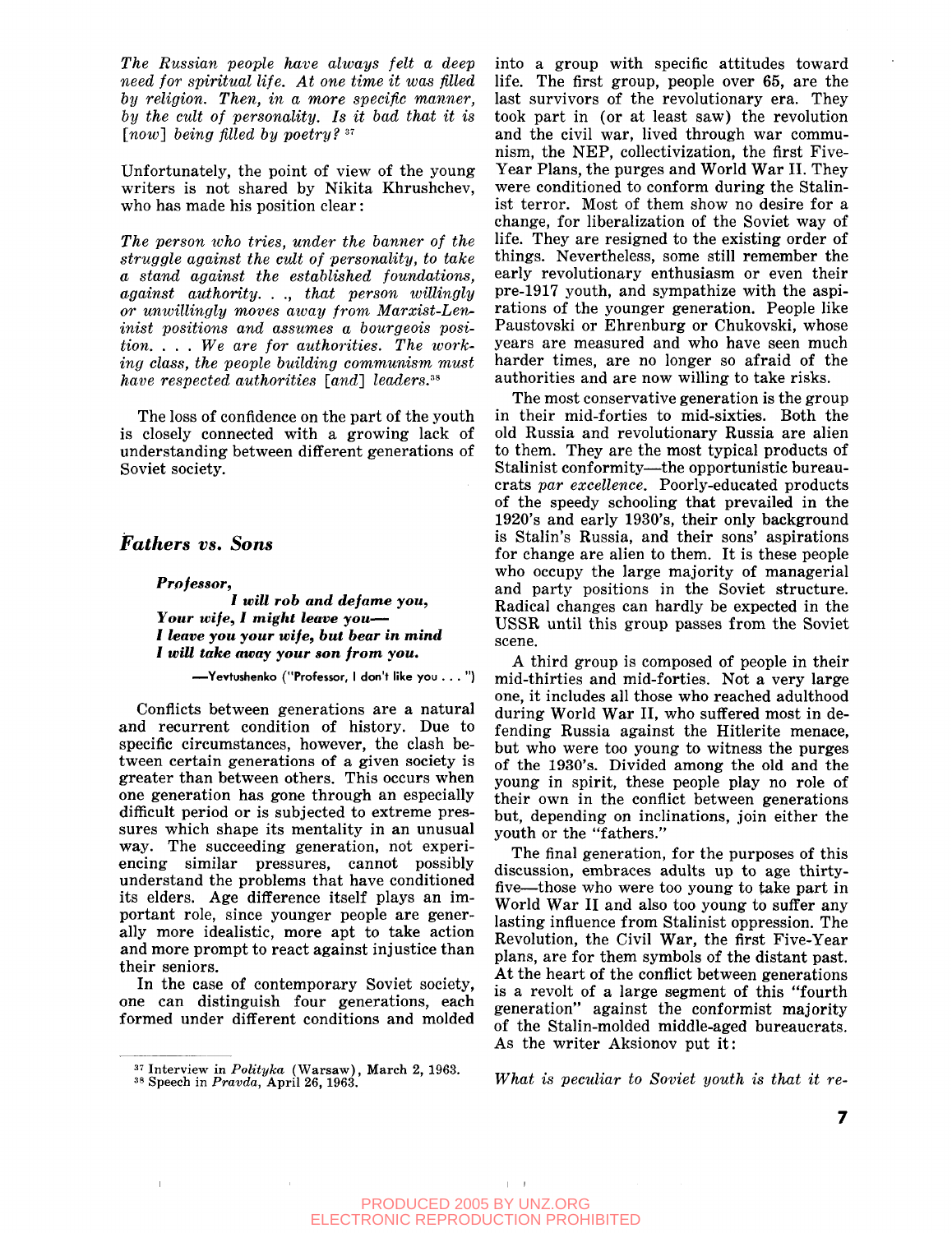*jects the traditions and the way of life of the period of the cult of the individual. It rejects it as a whole, and in every detail, and this worries some members of the other* [middle-aged] *generation.<sup>39</sup>*

Articulated by the young writers, the revolt against conformity has focussed in the first instance on cultural reform:

*In literature, art, stage and screen, the youth sees signs of innovation* (i.e., *of progress) primarily in a decisive change from the forms of artistic expression which have developed within the framework of socialist realism.™*

In the arts, socialist realism has epitomized the ideological rigidity which the liberals despise: in the words of Yevtushenko, socialist-realist art is "cart-like and doomed in the age of rockets," while for Voznesenski its proponents look like "toothless grandmothers."

Yet the "conflict between generations" obviously goes beyond the issue of artistic expression: "modern" Soviet youth has increasingly shown its interest in a more individualistic way of life, in Western civilization, in fresh new theories. According to the complaint of one of the older conservatives, a portion of the youth also

. . . *in effect opposes itself to what in its view is the boring reality of our country's* [preoccupation with] *corn and metallurgy. They, these young people, consider themselves courageous. And where is that courage? In the fact that they proclaim the American-European concept of "individual freedom" ?*<sup>41</sup>

Not all of the younger generation, certainly, have joined actively in the liberals' cause. There is in fact a vocal conservative element among the young people eager to gain a comfortable place in the society by smoothly and uncritically adjusting to existing conditions. While for the young liberals old Communist slogans taste of mothballs, the young conservatives see them as passwords to a successful personal career along a well-established path.

Most of the younger people are, however, neither conservative nor liberal. They tend to shun political discussion, which they view as not only superfluous and boring but also foolish to the extent that it is still potentially dangerous.

They are inclined to regard talks about communism or socialism as sort of abstract religious sermons unconnected with any real life situation. "You never think about communism because for you and Ina it is like a prayer: 'Hallowed be Thy name, Thy kingdom come,' " remarks an older man to a member of the "fourth generation."  $42$  Yet if the younger generation is often politically indifferent, it has exhibited a restlessness, a tendency to break out of the established molds, that both reflects and feeds upon the themes expounded by the young liberal writers. In this sense large numbers of the young are in affinity with the liberals and are implicitly involved in the "conflict between generations."

The regime and its supporters have reacted with vehemence on the issue of this conflict. A few years back the reaction was one of anger:

. . . *nobody will succeed in tearing down the link between the generations. Nobody will succeed in throwing out everything we have accomplished while covering such actions with references to the tragic facts and circumstances created by the cult of Stalin's personality.<sup>43</sup>*

Since March 1963, however, the predominant emphasis of the official line has been to deny flatly that any serious conflict exists. The Party Secretary for Propaganda, Ilichev, took the lead in debunking

. . . *stories about "the revolt" of .* . . *the youth against their "fathers," who had allegedly "tarnished themselves" during the era of the cult of personality. . .* . 44

Almost simultaneously Khrushchev himself took pains to assert publicly that "the youth follow the party" and that the majority of young people are not listening to the liberal writers.<sup>45</sup> Since then, refuting the existence of a conflict between fathers and sons has become a common pastime among the conservatives. An interesting sample is a poem by the young conservative Vladimir Firtsov, reassuring the "fathers" that the worthwhile "boys," at least, are immune to the disease of liberalism:

*I spat at the crooked smiles of the thirty-year-old "boys." I stood without waiting a minute Under the holy banner of the fathers.<sup>46</sup>*

<sup>&</sup>lt;sup>39</sup> Polityka, March 2, 1963.<br>
<sup>40</sup> XXII sezd KPSS i voprosy . . ., p. 101.<br>
<sup>41</sup> Anatoli Sofronov, "Sviaz vremen," *Literatura i*<br> *zhizn*, May 13, 1962.

<sup>42</sup> Nikolai Pogodin, "Yantarnoe ozherele," *Yunost,* No. 1, 1960, p. 35.<br>
<sup>43</sup> Sobolev, *loc. cit.*<br>
<sup>44</sup> *Literaturnaia gazeta*, March 9, 1963.<br>
<sup>45</sup> *Izvestia*, March 10, 1963.<br>
<sup>46</sup> "Kliatva vernosti," *Pravda*, March 24, 1963.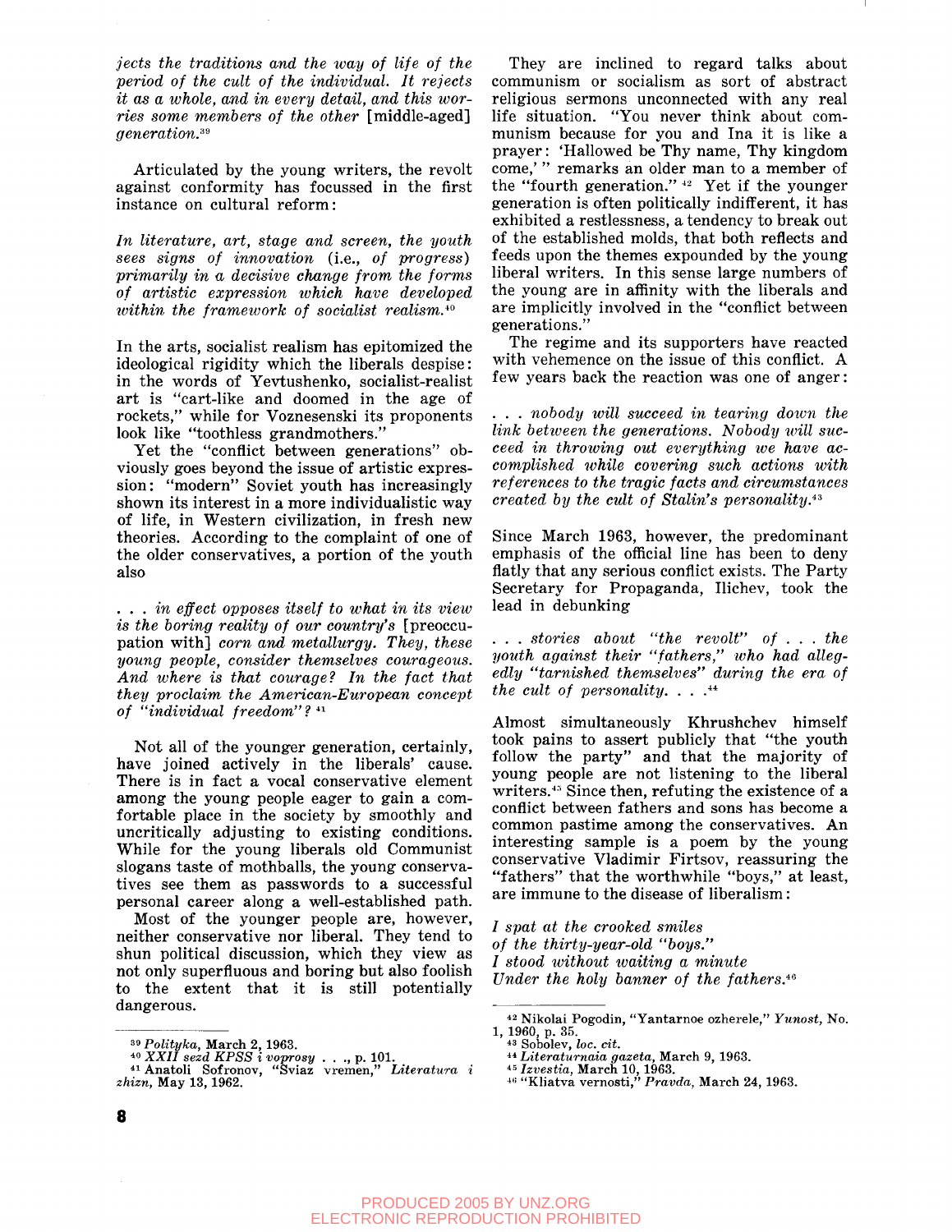Yet even while denying the existence of conflict, the regime and the conservatives continue to reveal their apprehension over some of the new attitudes prevalent among youth—not the least of which is the widespread interest in everything Western.

#### *The Young Westerners*

*He wore narrow trousers, Read Hemingway. "Your tastes are non-Russian, lad" The father, gloomily, was reprimanding.*

**—Ye. Yevtushenko ("Nihilist")**

The interest in everything Western is widespread among the young Soviet generation. Much of this concentration is on the most superficial aspects of Western culture: American or European clothing, modern dances, foreign movies, jazz, some English expressions. The young people of a more serious bent read contemporary foreign literature (what is available) and are interested in modern art. Quite a few find it fashionable to become "impressed" by half-digested non-Communist philosophies (of non-political character—existentialism, for example). Finally, some become genuinely influenced by Western values and by Europe as such, as they grow more and more aware of the class disparities existing within Soviet society and of the contradictions inherent in Soviet life. Since the society to which they belong is highly resistive to the changes they feel are necessary, the youthful Westerners enter into a direct conflict with that society, accusing their middle-aged parents of being afraid of anything fresh or new.

The poems of Yevtushenko and Voznesenski bear the strong impact of Westernism. Yevtushenko depicts members of a Soviet delegation in Paris, who, "forgetting about *bditelnost* [vigilance]," gaze at Parisian girls<sup>47</sup>; his famous "nihilist" wears Western-style narrowbottom slacks and reads Hemingway, while Voznesenski speaks about Polish "abstract chef-d'oeuvres." 48

The most prominent Westerner is, however, the young playwright Vasili Aksionov, whose works depict the growing Western influence over the way of life and the minds of Soviet youth. In his *Ticket to the Stars,\*<sup>9</sup>* his youthful heroes listen to German jazz, read Polish jour-

nals (the closest thing to the Western press one can get in the USSR), books by Hemingway, Boll, Jonesco. They give each other anglicized names, dress in jeans, play poker and pingpong, dance "rock and roll" and even "the Charleston." For them a car is a Pontiac, a Ford, a Mercedes, never a ZIL; a pretty girl— Brigitte Bardot, mademoiselle, miss. They do not care about going east to the virgin lands. On the contrary, they go as far west as they can—to the Estonian shores of the Baltic sea. These young men and women are Westerners, feel European and are as free from the influence of Communist propaganda as any one born and raised in the Soviet Union could be. Their attitude toward the old Stalinist way of life is symbolized by one youth's act of demolishing an old wall in an Estonian fishing kolkhoz, thinking the while:

/ *am hitting with a crowbar the old wall that nobody needs*

*I am hitting the old tvall with a crowbar*

*I am hitting the old wall*

*I am hitting.*

 $\pm 1$  .

The old wall, like the more visible wall in Berlin, has fenced in the Soviet youth, has artificially isolated it from Western culture, from the modern way of life. To some young people, crushing this wall is as important as any of the aims of the destalinization process. In his new play, *Oranges from Morocco,* Aksionov purposely shows that this spirit is strong not only among the better-educated youth of Moscow and European Russia, but also among the youth of the remote eastern parts of the USSR, Siberia and the Pacific coast.<sup>50</sup>

The influence of the West on Soviet youth has caused a great deal of concern to the party and has been a key issue in the harangue over "fathers" and "sons." In the months preceding the regime's latest line of denial of a "conflict of generations," a full-scale politico-poetic polemic was waged in the Soviet press in which the conservatives deplored youth's interest in things foreign while the liberals protested youth's right to be different from their fathers. In one poem Yevtushenko implored young people ("the boys") :

*Be steadfast Get into disputes Hold your own. 51*

In reply, the ultra-conservative Gribachev

50  *Ibid.,* No. 1,1963.

 $\mathbf{1}$ 

*<sup>\*&</sup>quot;' Vzmakh ruki,* Moscow, 1962, p. 13. 48 Voznesenski, "Polskoe," *Treugolnaia grusha liriche-skikh otstuplenii iz poemy,* Moscow, 1962, p. 79. 40

*Yunost,* Nos. 6 and 7, 1961.

<sup>51</sup> "Davaite malchiki," *Novyi mir,* No. 7, 1962.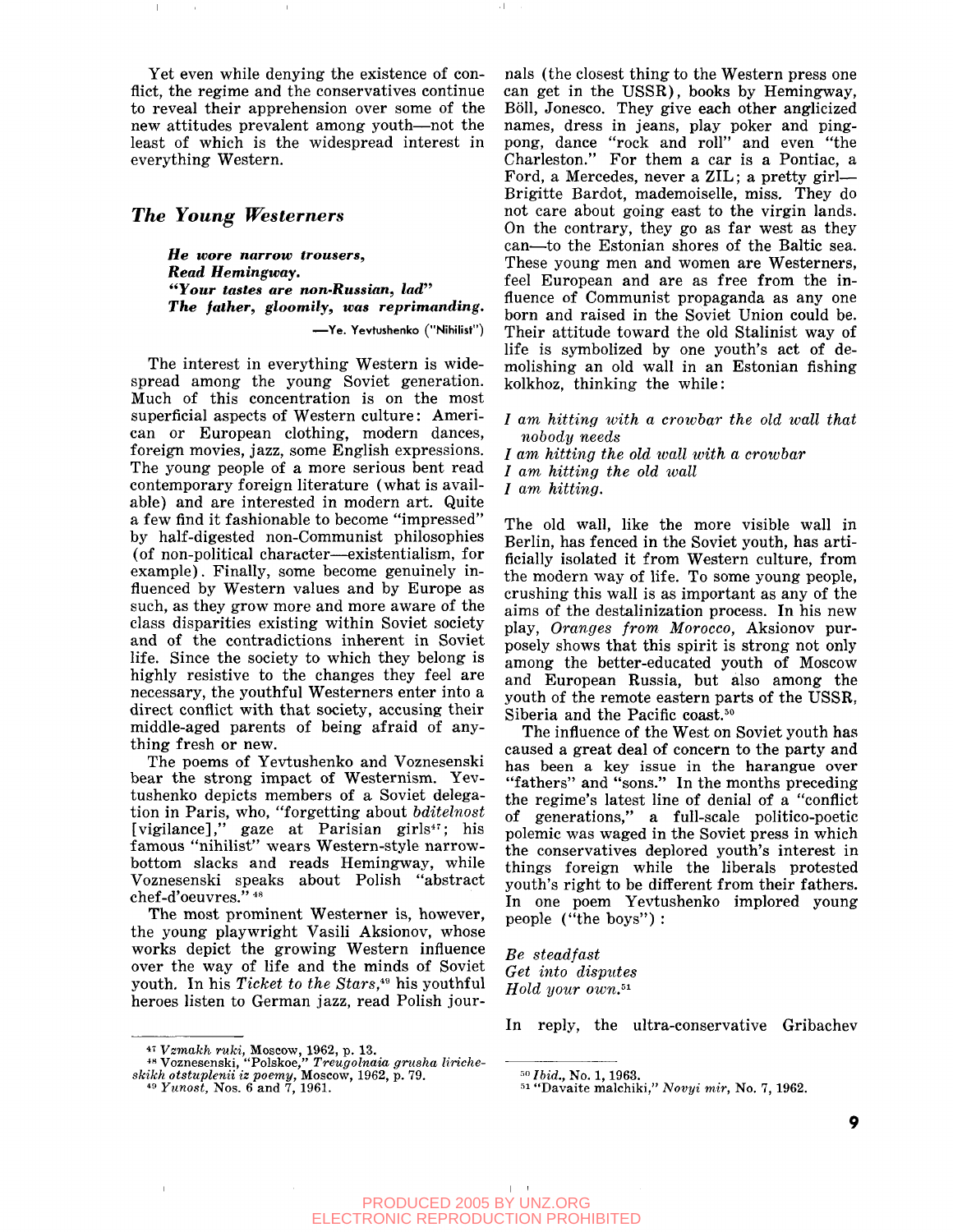cautioned "the boys" who "look at Russia in a slightly foreign manner" to think twice before committing such sacrilege:

*To whom have you given your hearts? The foot slides, the tongue is free to blabber But there is that terrible borderline moment, When one step*

*and you are without kith or kin And no longer under the Red Banner.*

*No, boys,*

*We did not raise you for it. . .* . 52

Gribachev's position was disputed by the poet Robert Rozhdestvenski. In his "Fellows with Raised Collars," he defended the right of young writers to speak "for the boys," at the same time advising "the boys" to be patient and wait for a more appropriate time to press their demands, meanwhile withstanding "present rains." 53 In angry response, Khrushchev himself took up the attack against the young writers for considering themselves "mentors of the youth" and advised Rozhdestvenski personally to learn from Gribachev.<sup>54</sup>

#### *The "50-50" Approach*

#### *Everybody goes East, but we go West.*

**— V . Aksionov (Ticket to the Stars)**

Perhaps the greatest transgression of official Soviet prescriptions has been committed by those people who have dared to adopt the socalled 50-50 approach where foreign contacts are concerned. This approach is based on two principles. The first, established by Yevtushenko during his travels abroad, calls for balancing criticism of things foreign with an honest criticism of deficiencies in Soviet society. The second, stressed by. Victor Nekrasov, consists of balancing criticism of Western ways with recognition of Western achievements. In line with the first principle, Yevtushenko consistently balanced (often on the same page) his pro-Castro poetry with attacks on the survival of Stalinist practices in Russia. He used the same technique during his press interviews in the West.<sup>55</sup>

On his part, Victor Nekrasov, in his travel notes from Italy and the United States, was careful to give a 50-50 picture of good and bad impressions. While from an American's point of view his picture still seems slanted, it is, nevertheless, the most honest Soviet report on the United States since Ilf's and Petrov's *Little Golden America* of the 1930's.

The 50-50 approach is the biggest step forward taken by the new Soviet Westerners in their effort to establish really meaningful cultural ties with the West. Since the beginning of 1963, the proponents of such balanced views have been under strong attack as advocates of "peaceful coexistence in the field of ideology," deemed to be especially damaging to the minds of youth.<sup>56</sup> As expressed by the mildly conservative old poet Tikhonov:

*Our adversaries are willingly taking a course toward rapprochement, they have nothing against ideological coexistence. They know well that it will give them the opportunity to exercise influence over minds and tastes, especially in our young generation.<sup>57</sup>*

The struggle for the minds of the Soviet "fourth generation" is far from over. Moreover, this age group probably has another twenty years to wait before it comes into positions of real power and influence.<sup>58</sup> During the interim many of its members will be corrupted, many will adjust to whatever conditions exist. and many will forget their youthful impetus. Yet there is room for hope that the seeds of this generation's protest against conformity will bear the fruit of a genuine liberalization of Soviet attitudes when today's sons become tomorrow's fathers.

<sup>62</sup> "Net malchiki," *Prayda,* Jan. 27, 1963.

<sup>53 &</sup>quot;Parni s podniatymi vorotnikami," *Yunost,* No. 3, 1963.

s4  *Izvestia,* March 10, 1963.

<sup>53</sup> See Ivan Anisimov in *Literaturnaia gazeta,* March 30, 1963, describing Yevtushenko's behavior at such interviews.

<sup>50</sup> See *Pravda,* March 1, 12 and 17, 1963. 57 Speech at the Writers' Union Plenum, *Pravda,* March 27, 1963. 58 This also appears to be Ehrenburg's opinion, since

he makes clear that he does not expect the flourishing of Soviet literature before the 1980's.